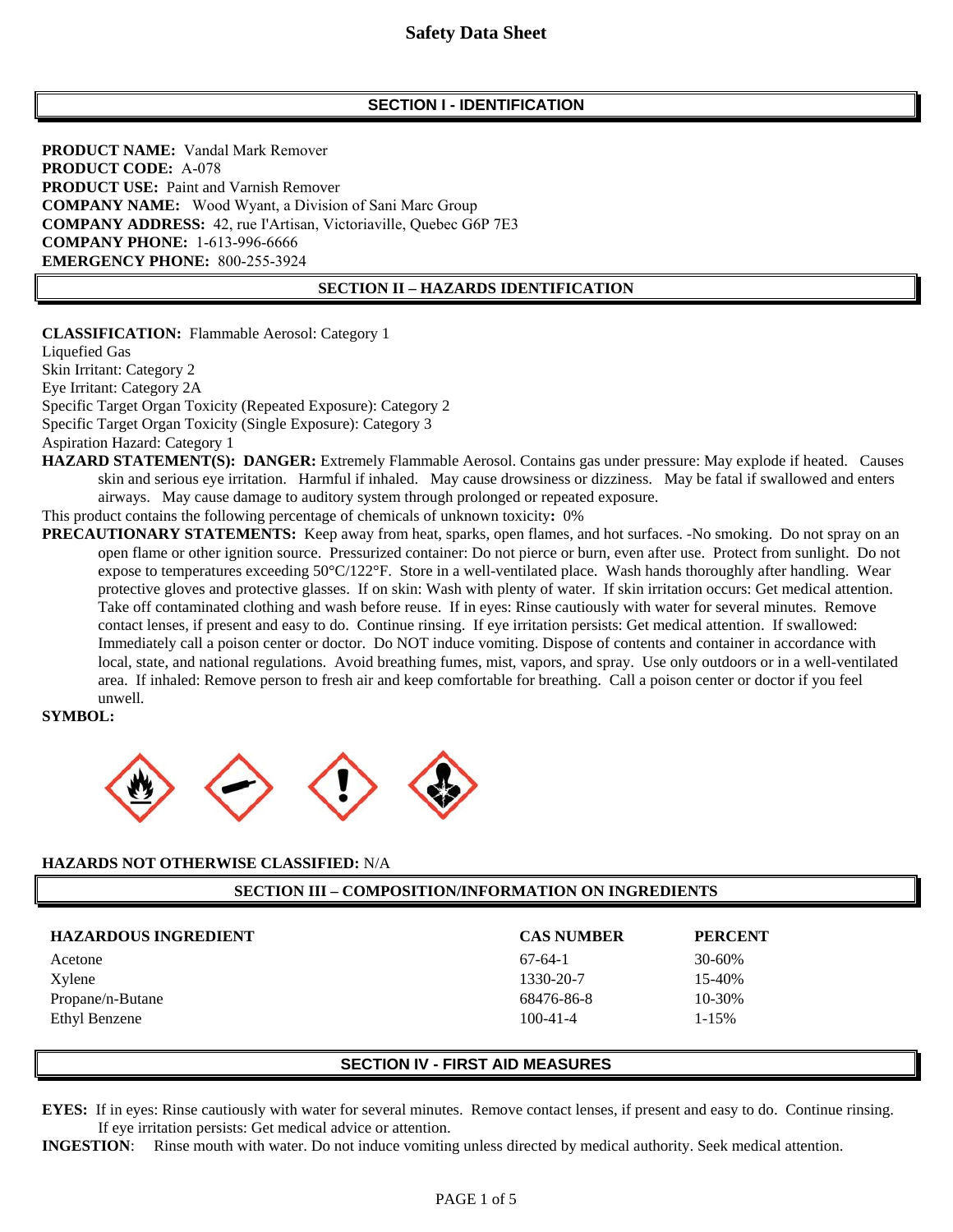**INHALATION**:If inhaled: Remove person to fresh air and keep comfortable for breathing. Call a poison center or doctor if you feel unwell.

**SKIN:** If on skin: Wash with plenty of water. If skin irritation occurs: get medical attention.

**ACUTE HEALTH HAZARDS:** Inhalation: dizziness, drowsiness, weakness, fatigue, and serious nervous system depression Eye: stinging, tearing, redness, blurred vision

Oral: Aspiration risk

Skin: Defatting and dermatitis

**CHRONIC HEALTH HAZARDS:** May cause damage to the following: blood, kidneys, liver, mucous membranes, bone marrow, central nervous system (CNS).

**NOTE TO PHYSICIAN:** There is no specific treatment regimen. Treatment of overexposure should be directed at the control of symptoms and the clinical condition of the patient.

## **SECTION V – FIRE-FIGHTING MEASURES**

**EXTINGUISHING MEDIA:** Dry chemical, carbon dioxide, foam, water spray for cooling.

#### **UNSUITABLE EXTINGUISHING MEDIA:** Water spray/stream.

**SPECIAL FIRE FIGHTING PROCEDURES:** Wear NIOSH approved Self Contained Breathing Apparatus with a full face piece operated in a positive pressure demand mode with full body protective clothing when fighting fires. Use water spray only to cool exposed containers.

**UNUSUAL FIRE AND EXPLOSION HAZARDS:** Keep away from sparks, open flames, and hot surfaces. No smoking. Do not spray on an open flame or other ignition source.

**HAZARDOUS COMBUSTION PRODUCTS:** Oxides of carbon

### **SECTION VI – ACCIDENTAL RELEASE MEASURES**

**PERSONAL PROTECTIVE EQUIPMENT:** Refer to section VIII for proper Personal Protective Equipment.

**SPILL:** Wope up with rag or use some absorbent clay material. Remove any source of ignition. Use non-sparking tools and equipment. **WASTE DISPOSAL:** Dispose of in accordance with local, State and Federal regulations. Do not puncture or incinerate container. Do not reuse empty container. Wrap container and place in trash collection.

**RCRA STATUS:** Waste solvent likely considered U239 (Xylene), hazardous, under RCRA, however product should be fully characterized prior to disposal (40 CFR 261).

### **SECTION VII – HANDLING AND STORAGE**

**HANDLING AND STORAGE:** Protect from sunlight. Store in a well ventilated place. Do not expose to temperatures exceeding 50°C/122°F. Pressurized container: Do not pierce or burn, even after use.

**OTHER PRECAUTIONS:** Containers of this material may be hazardous when empty since they retain product residues (vapors, liquid); observe all warning and precautions listed for the product. Keep out of the reach of children

**INCOMPATIBILITY:** Concentrated nitric & sulfuric acid mixtures, oxidizing materials, chloroform, alkalis, chlorine compounds, acids, plastics, rubber, coatings.

## **SECTION VIII – EXPOSURE CONTROLS/PERSONAL PROTECTION**

| <b>HAZARDOUS INGREDIENT</b> | <b>OSHA PEL</b> | <b>ACGIH TLV</b> |
|-----------------------------|-----------------|------------------|
| Acetone                     | $1000$ ppm      | $500$ ppm        |
| Xylene                      | $100$ ppm       | $100$ ppm        |
| Propane/n-Butane            | $1000$ ppm      | 1000 ppm         |
| Ethyl Benzene               | $100$ ppm       | $100$ ppm        |

**ENGINEERING CONTROLS / VENTILATION:** Use only in well ventilated areas or outside. Forced ventilation required. Local exhaust preferred to general.

**RESPIRATORY PROTECTION:** Not required with normal use. Wear NIOSH/MSHA approved respiratory protection if exposure limits are exceeded.

**PERSONAL PROTECTIVE EQUIPMENT:** Safety glasses and chemical resistant gloves

**ADDITIONAL MEASURES:** Wash hands thoroughly after handling. Avoid breathing vapors.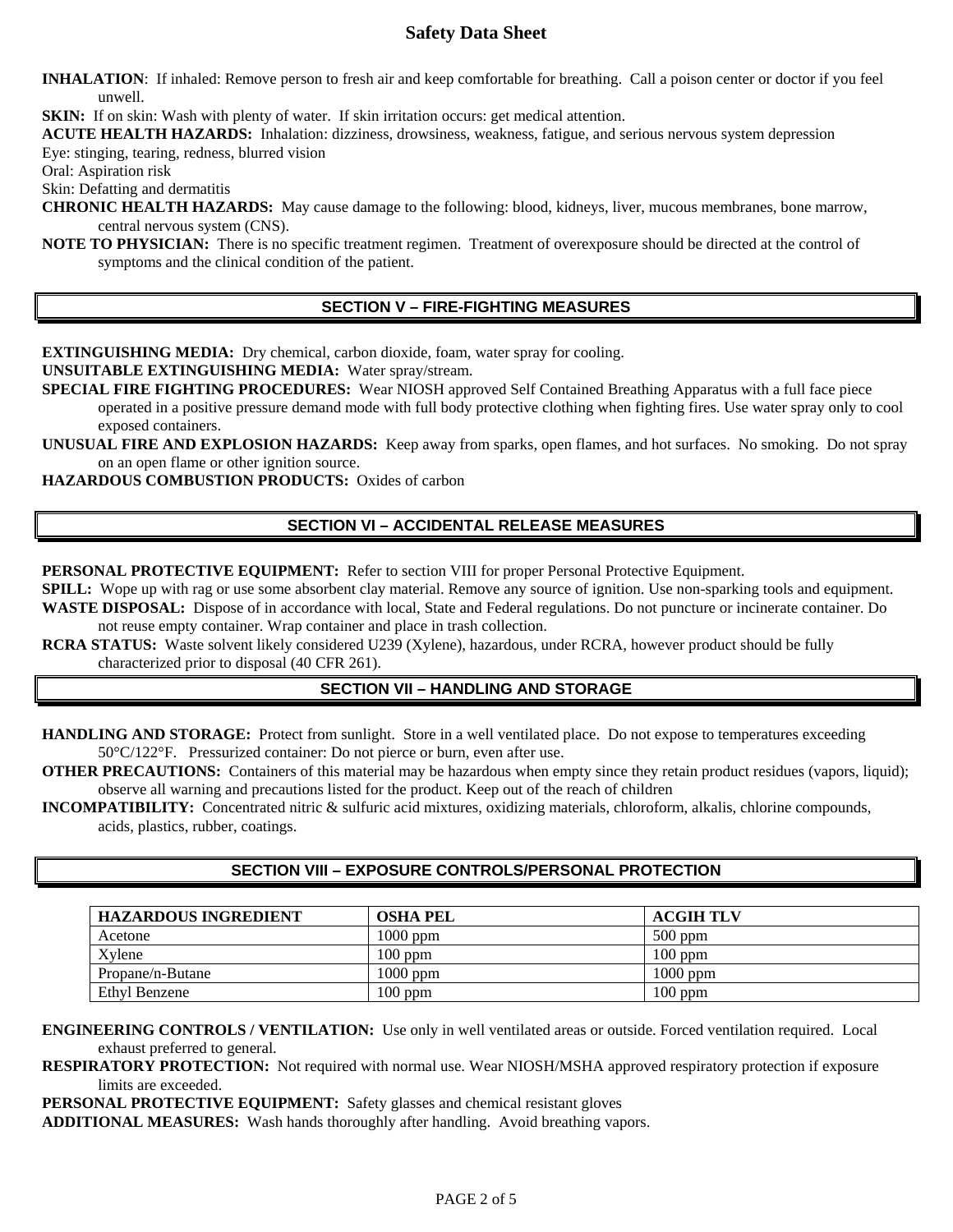#### **SECTION IX - PHYSICAL AND CHEMICAL PROPERTIES**

**APPEARANCE:** Clear Aerosol **ODOR:** Solvent odor **ODOR THRESHOLD:** N/D **BOILING POINT:** > 150°F (65.6°C) **FREEZING POINT:** N/D **FLAMMABILITY:** Extremely Flammable Aerosol **FLASH POINT:** 65°F **AUTOIGNITION TEMPERATURE:** N/D **LOWER FLAMMABILITY LIMIT:** N/D **UPPER FLAMMABILITY LIMIT:** N/D **VAPOR PRESSURE (mm Hg):** 77.3 @ 77°F (25°C) **VAPOR DENSITY (AIR=1):** 4.5 **EVAPORATION RATE:** > 1 **SPECIFIC GRAVITY (H2O=1):** 0.87 @ 77° F **pH:** N/A **SOLUBILITY IN WATER:** 3% PARTITION COEFFICIENT: n-OCTANOL/WATER (Kow): N/D **VOLATILE ORGANIC COMPOUNDS (VOC):** 50% **DECOMPOSITION TEMPERATURE:** N/D **VISCOSITY:** N/D

### **SECTION X – STABILITY AND REACTIVITY DATA**

**REACTIVITY:** None Known **CHEMICAL STABILITY:** Stable **CONDITIONS TO AVOID:** Temperatures greater than 122°F and sources of ignition. **INCOMPATIBILITY:** Concentrated nitric & sulfuric acid mixtures, oxidizing materials, chloroform, alkalis, chlorine compounds, acids, plastics, rubber, coatings. **HAZARDOUS DECOMPOSITION OR BY-PRODUCT:** Oxides of carbon **POSSIBLE HAZARDOUS REACTIONS:** None Known

## **SECTION XI – TOXICOLOGICAL INFORMATION**

**TOXICOLOGICAL INFORMATION:** Acetone (67-64-1) LD<sub>50</sub> (Oral, Rat) 5800 mg/kg; LD<sub>50</sub> (Oral, Mouse) 3000 mg/kg; LD<sub>50</sub> (Oral, Rabbit) 5340 mg/kg; LC50 (Inhalation, Rat, 8hr) 50100 mg/m3 ; LC50 (Inhalation, Mouse, 4hr) 44,000 mg/m3 **Xylene** (1330-20-7)  $LD_{50}$  (Oral, Rat) 4000 mg/kg;  $LC_{50}$  (Vapors, Mice) 5000 ppm

**ROUTES OF ENTRY:** Ingestion, Inhalation, Skin

**EYES:** Redness, irritation, causes temporary corneal opacity

**INGESTION:** May cause nausea, diarrhea, vomiting, depending on the amount ingested.

**INHALATION:** Causes dizziness, nausea, vomiting, excessive or prolonged exposure may cause unconsciousness, death.

**SKIN:** Causes severe irritation, localized defatting.

**MEDICAL CONDITION AGGRAVATED:** None known

**ACUTE HEALTH HAZARDS:** Inhalation: dizziness, drowsiness, weakness, fatigue, and serious nervous system depression

Eye: stinging, tearing, redness, blurred vision

Oral: Aspiration risk

Skin: Defatting and dermatitis

**CHRONIC HEALTH HAZARDS:** May cause damage to the following: blood, kidneys, liver, mucous membranes, bone marrow, central nervous system (CNS).

**CARCINOGENICITY: OSHA:** No **ACGIH:** No **NTP:** No **IARC:** No **OTHER:** CA Prop 65

### **SECTION XII – ECOLOGICAL INFORMATION**

**ECOLOGICAL INFORMATION: Acetone** (67-64-1) LC<sub>50</sub> (Trout, 96hr) 5540 mg/L; LC<sub>50</sub> (Bluegill, 96hr) 8300 mg/L; LC<sub>50</sub> (Fathead Minnow, 96hr) 7500 mg/L

**BIODEGRADABILITY:** Component or components of this product are not biodegradable.

**BIOACCUMULATION:** This product is not expected to bioaccumulate.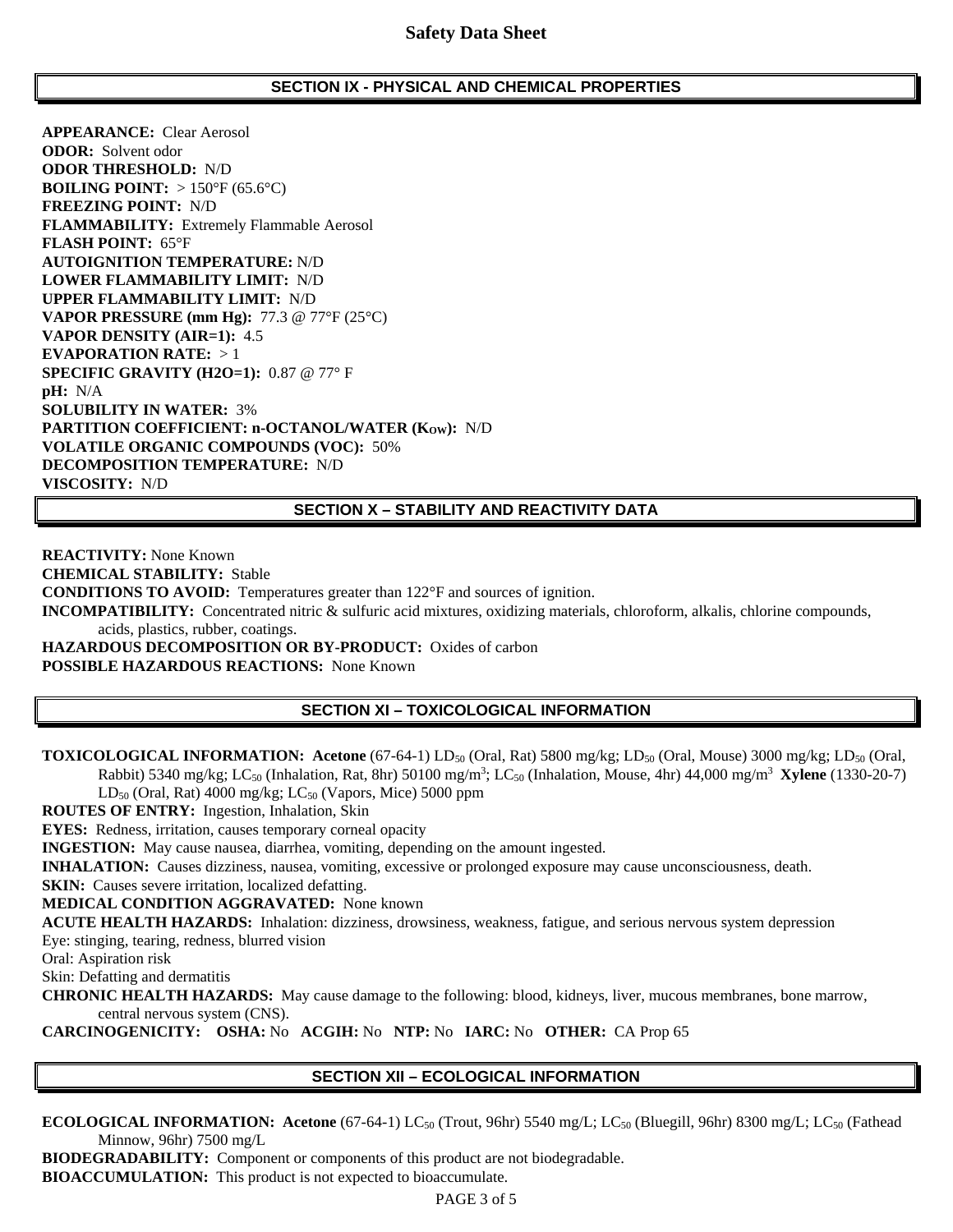**SOIL MOBILITY:** This product is mobile in soil. **OTHER ECOLOGICAL HAZARDS:** This material is toxic to aquatic life.

### **SECTION XIII – DISPOSAL CONSIDERATIONS**

**WASTE DISPOSAL:** Dispose of in accordance with local, State and Federal regulations. Do not puncture or incinerate container. Do not reuse empty container. Wrap container and place in trash collection.

**RCRA STATUS:** Waste solvent likely considered U239 (Xylene), hazardous, under RCRA, however product should be fully characterized prior to disposal (40 CFR 261).

#### **SECTION XIV - TRANSPORTATION INFORMATION**

**PROPER SHIPPING NAME:** Aerosols, Ltd. Qty. **HAZARD CLASS/DIVISION:** 2.1 **UN/NA NUMBER:** UN 1950 **PACKAGING GROUP:** N/A

**AIR SHIPMENT PROPER SHIPPING NAME:** Aerosols, Ltd. Qty. **HAZARD CLASS/DIVISION:** 2.1 **UN/NA NUMBER:** UN 1950 **PACKAGING GROUP:** N/A

**SHIPPING BY WATER: VESSEL (IMO/IMDG) PROPER SHIPPING NAME:** Aerosols, Ltd. Qty. **HAZARD CLASS/DIVISION:** 2.1 **UN/NA NUMBER:** UN 1950 **PACKAGING GROUP:** N/A **ENVIRONMENTAL HAZARDS WATER:** N/A

### **SECTION XV - REGULATORY INFORMATION**

**TSCA STATUS:** All Chemicals are listed or exempt.

**CERCLA (COMPREHENSIVE RESPONSE COMPENSATION, AND LIABILITY ACT): Xylenes** (1330-20-7) Reportable Quantity = 100 lbs Ethylbenzene (100-41-4): RQ 1000lbs

**SARA 311/312 HAZARD CATEGORIES:** Fire Hazard

**SARA 313 REPORTABLE INGREDIENTS:** Xylenes - 1330-20-7

**CLEAN WATER ACT:** None

**STATE REGULATIONS: Xylene** (1330-20-7) RTK: CA DE, ID, MA, ME, MN, NJ, NY, PA, RI, WA **CA Prop 65**: This product contains chemicals known to the state of California to cause cancer: **Ethylbenzene** (100-41-4). RTK: CA, DE, ID, IL, MA, ME, MN, NJ, NY, PA, RI, WA, WI

**INTERNATIONAL REGULATIONS:** Xylenes - EINECS, WHMIS (Canada): CLASS B-2. CLASS D-2A. DSCL (EEC): R10- Flammable. R21- Harmful in contact with skin. R36/38- Irritating to eyes and skin. S2- Keep out of the reach of children. S36/37- Wear suitable protective clothing and gloves. S46- If swallowed, seek medical advice immediately and show this container or label.

**NFPA HEALTH:** 2 **HMIS HEALTH:** 2 **NFPA FLAMMABILITY:** 3 **HMIS FLAMMABILITY:** 3 **NFPA REACTIVITY:** 1 **HMIS REACTIVITY:** 1 **NFPA OTHER:** None **HMIS PROTECTION:** B

# **SECTION XVI - ADDTIONAL INFORMATION**

**PREPARATION BY:** Chioma Agbai **DATE PREPARED:** 12/16/2013 **REVISION DATE:** 03/12/2018

 $N/A = Not Applicable; N/D = Not Determined$